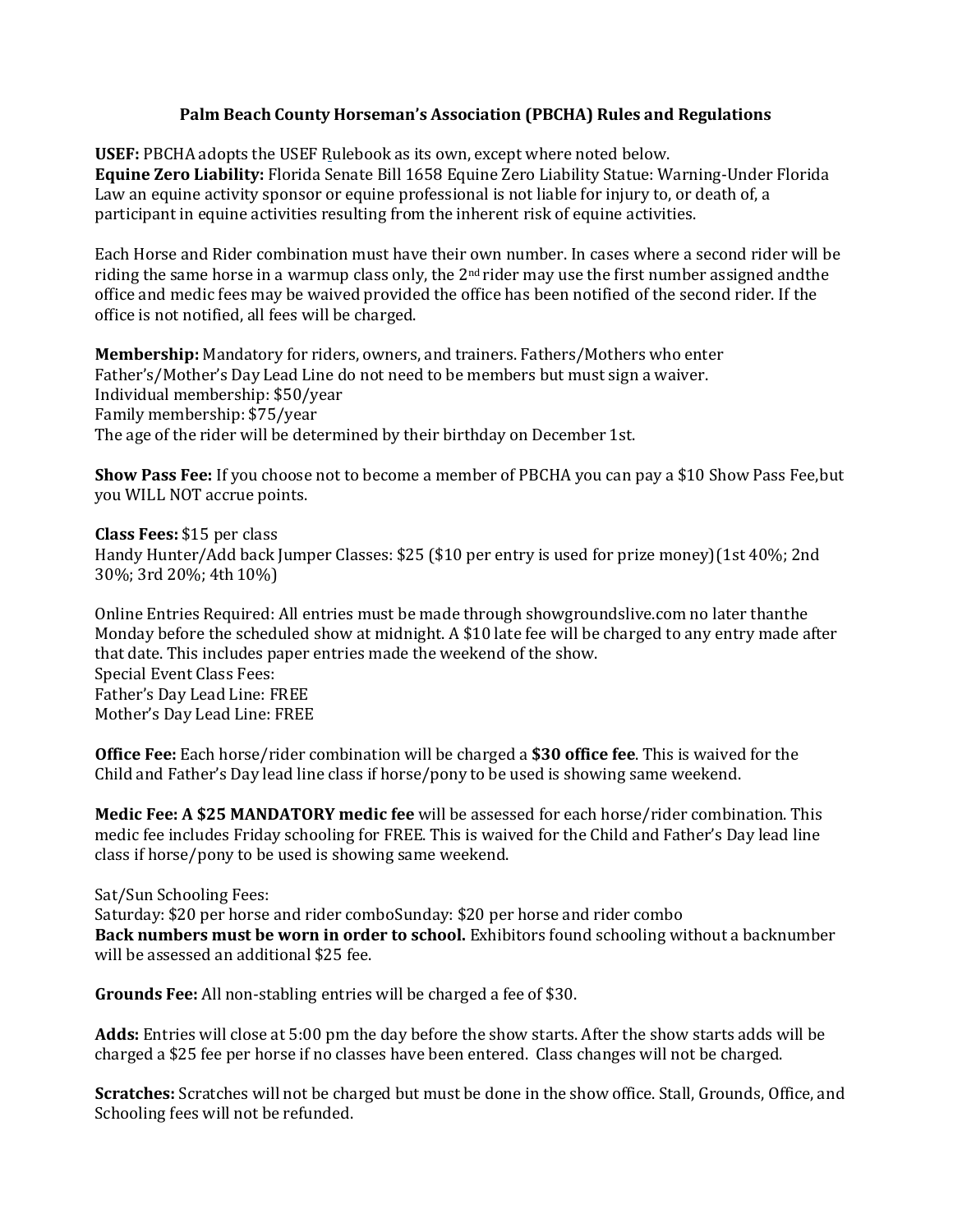**Found in Class Not Entered:** Any exhibitor found showing in a class not entered will be charged a \$25 fee in addition to the class fee.

**Cross Entering:** Any exhibitor found cross entering will pay a \$25 fee in addition to the class fees and forfeit the points for the lower height class.

**Schooling:** Back number must be worn in order to school. Any exhibitor found schooling without aback number will be assessed an additional \$25 fee.

Schooling is available on Friday from 12 noon until 5:30pm in all rings.

Schooling on Saturday and Sunday will be available from 7-7:30am in the Novice and Advanced rings only. When special events are held on Sunday am, the ring where the event is to occur will not be open for schooling.

**Stalls:** Stalls are available on a first come first serve basis by calling/texting Joni Livingston at: 561-248-3647. A fee of \$75 will be charged for weekend stabling. Bedding is not included.

**Found in Stall Not Paid:** A \$25 stall fee will be assessed in addition to the \$75 stall fee if a stall isused which has not been paid for.

**Stall Watch:** Stall watch is mandatory for each exhibitor (additional fee).

**Non-Negotiable Funds:** A warning and \$30 fee will be charged for each non-negotiable check or declined credit card.

**Cancellation of Classes:** If classes are cancelled due to severe weather, management will refund class fees.

**Check Out Policy:** Members may pay with cash, check or credit card. Exhibitors who do not check outin the office or online will have their show account closed out within one hour of the show closing. Show bills are final 24 hours after the show closes.

**Billing Disputes:** Any open invoices will be closed by the office staff at the end of the show with the method of payment holding the entry. It is the exhibitor's responsibility to review their bill and resolve any discrepancies within one hour of the show ending. If disputes are not resolved within thistime frame, the bill will stand as is without any further review.

**Refund Policy:** Cancellations of show entries must be made by 5pm on the Friday before a show for a full refund. Class fees are refundable only if a class is cancelled. No other fees are refundable after 5pm on Friday before show. This includes, but is not limited to, stall fees, schooling, medic, office and class fees. Scratch, bandit stall and bandit class fees are not refundable.

**Coggins:** All exhibitors are responsible for keeping a valid Coggins available to PBCHA and Health Inspectors.

**Daily Awards and Championships: Warm up classes are not pinned, and no ribbons or prizes will be awarded**. Daily ribbons are awarded for each class. Champions are awarded an additional prize. Hunter champion and reserve champion ribbons are awarded at the completion of the Division;either each show day or after two days of accumulating points. Champions

are awarded an additional prize. Points are awarded as follows: 7, 5, 4, 3, 2, 1 when there are at least3 entered in a class. If there are 2 entered, 1st place earns 4 points and 2nd place earns 2 points. If there is only 1 entered, they will be awarded 3 points.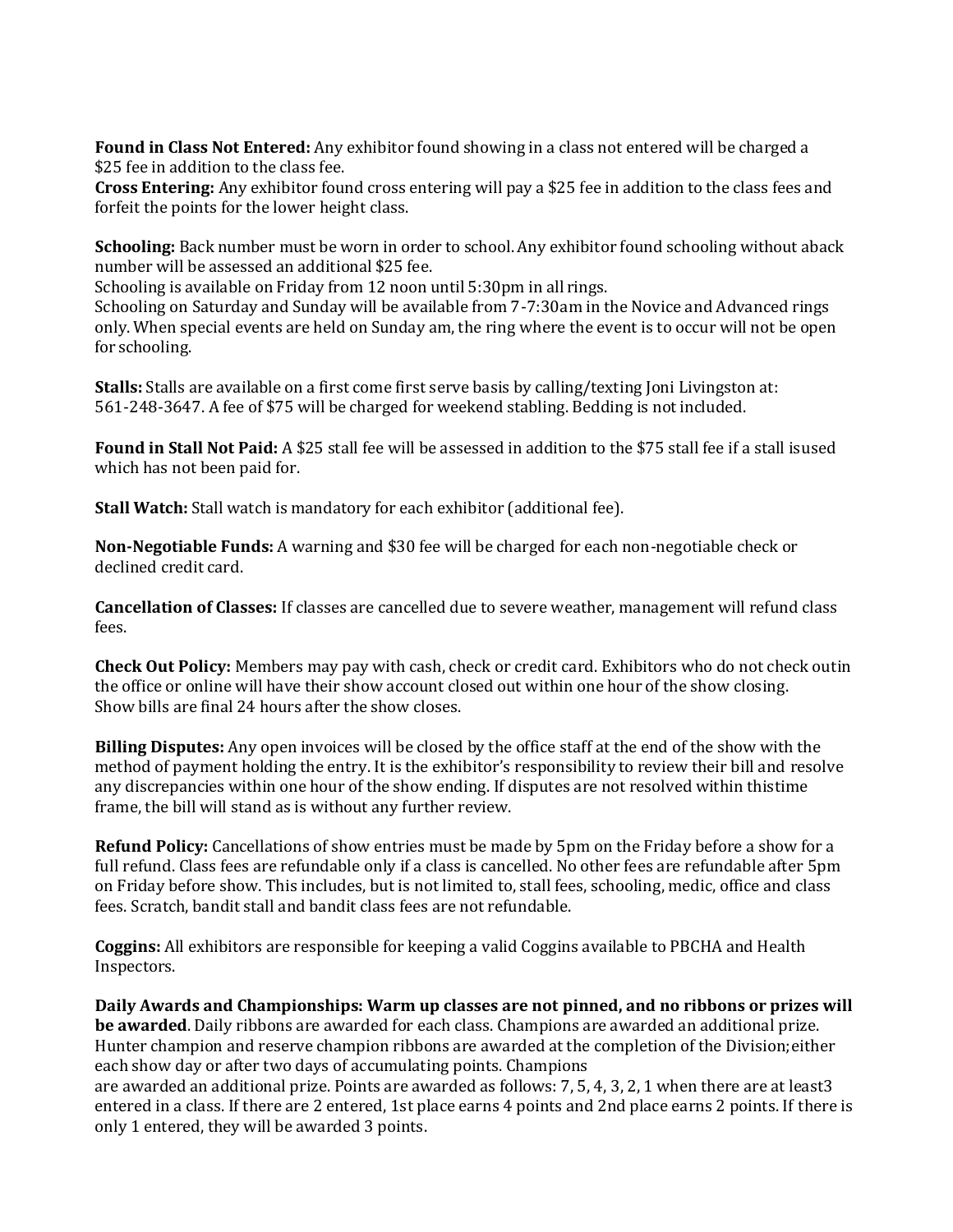**Splitting Sections** In the Novice ring, classes will be split at 15 entries or more using the CaliforniaSplit judging system.

**Class Conflicts:** Trainers must work with the in-gate staff to avoid any delay of classes due to conflicts. If there is a conflict, the in-gate staff will give the trainer 3 minutes to contact them regarding resolution of the conflict. If the trainer fails to contact the in-gate staff within those 3minutes, then the class will be run without the trainer.

**Holding Rings:** The Novice ring will be held for the trainer for ALL classes. The Advanced ring will be held for the trainer for over fences classes only.

**Prize Money:** Prize money will be credited to the exhibitor's show account after the results of theclass are posted, thereby ending the show's responsibility.

**Series Awards:** Horses and riders must have entered the same division at **3** shows to be eligible to win a series award. Awards will be given to Hunter and Equitation Divisions. Spring series will consist of the April, May, and June show. Fall series will consist of September, October, and November show. Entries must have shown in entire division to receive award, not just U/S.

**Year End Awards:** Horses and riders must have entered 4 shows to be eligible to wina year end award for that division. Hunter points are awarded to the horse. Equitation and medal points are awarded to the rider. The horse or rider earning the most points in their division and in their ring, will be awarded High Point. Lead Line, Walk Trot and Cross Rails divisions are not eligible for High Point awards. Exhibitors are responsible for checking the accuracy of their points on [www.showgroundslive.com.](http://www.showgroundslive.com/) Points must be checked for accuracy and disputed by December 3rd of current show year. Entries must have shown in entire division to receive award, not just U/S.

**Comportment:** Show attendees are notified that any act of discourtesy or disobedience to the Judges, show staff, PBCHA members or their family and friends, on the part of any owner, rider, trainer, or family member, may disqualify the rider or horse. No fees will be refunded due to disqualification. **Complaints:** Complaints against the behavior of any show attendee may be made in the show officewith a written statement. The written statement must include all relevant information for the Boardto investigate; including where and when the incident occurred and any possible witnesses. The PBCHA board will then investigate the complaint and make a ruling. If a show attendee is found to display a lack of comportment, the show attendee will be given one warning. If there is a second offense, the person will not be allowed on the show grounds during that show year. The Board's determination is final.

**Attire:** All riders must wear an ASTM/SEI approved helmet with the chin strap closed while mounted anywhere on the show grounds. Boots, breeches, jackets, and shirt with choker or ties are required in the hunter and equitation classes. Jackets, unless otherwise announced will be required.

**Back Numbers:** You must wear the back number provided by the show office. Failure to wear yourback number during schooling will result in a forfeiture of schooling. Failure to wear your back number during a class will result in disqualification. No refunds will be issued.

**Hors Concours:** No entries will be allowed to show un-judged except at the discretion of the show manager.